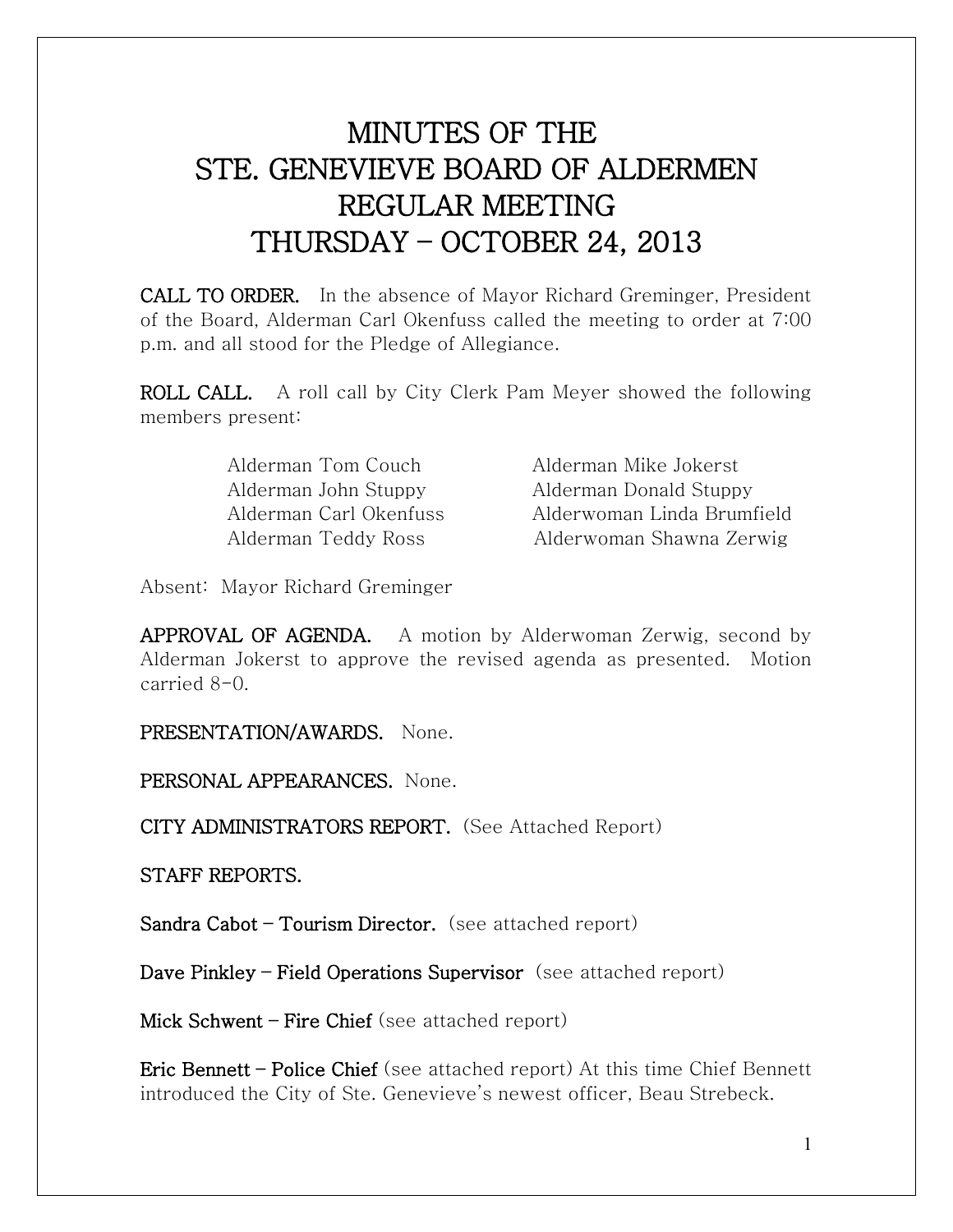Steve Wilson – Alliance Water Resources. (see attached report) Mr. Wilson also reported that all outside water fountains have been winterized for the winter and some repairs (the motor and pump were replaced) were needed to Well No. 4 and Flynn Drilling came in and made the repairs and it is up and running.

COMMITTEE REPORTS. None.

## CONSENT AGENDA.

Financial Report – September, 2013. A motion by Alderwoman Zerwig, second by Alderman Jokerst to approve the Financial Report as submitted. Motion carried 8-0.

Minutes – Board of Aldermen – Regular Meeting – October 10, 2013. Alderman Donnie Stuppy asked that the date be changed on the Minutes. A motion by Alderwoman Zerwig, second by Alderman Donnie Stuppy to approve the minutes as revised. Motion carried 8-0.

## OLD BUSINESS.

BILL NO. 3945. AN ORDINANCE RESTRICTING PARKING ON THE LOT AT THE SOUTHEAST CORNER OF STATE HIGHWAY 61 AND MARKET STREET IN THE CITY OF STE. GENEVIEVE, MISSOURI. 2<sup>nd</sup> READING. A motion by Alderman Jokerst, second by Alderman Ross, Bill No. 3945 was placed on its second and final reading, read by title only, considered and passed by a roll call vote as follows: Ayes: Alderman Tom Couch, Alderman John Stuppy, Alderman Mike Jokerst, Alderman Donald Stuppy, Alderman Carl Okenfuss, Alderwoman Linda Brumfield, and Alderman Teddy Ross. Nays: Alderwoman Shawna Zerwig Motion carried 7-1 Thereupon Bill No. 3945 was declared Ordinance No. 3887 signed by the Mayor and attested by the City Clerk.

BILL NO. 3947. AN ORDINANCE APPROVING CHANGE ORDER #1 IN THE AMOUNT OF \$2,000.00 AND A FINAL CONTRACT AMOUNT OF \$182,593.70 WITH JOKERST, INC. OF STE. GENEVIEVE, MISSOURI FOR PORTIS STREET IMPROVEMENTS PROJECT. 2<sup>nd</sup> READING. A motion by Alderwoman Zerwig, second by Alderwoman Brumfield, Bill No. 3947 was placed on its second and final reading, read by title only, considered and passed by a roll call vote as follows: Ayes: Alderman Tom Couch,